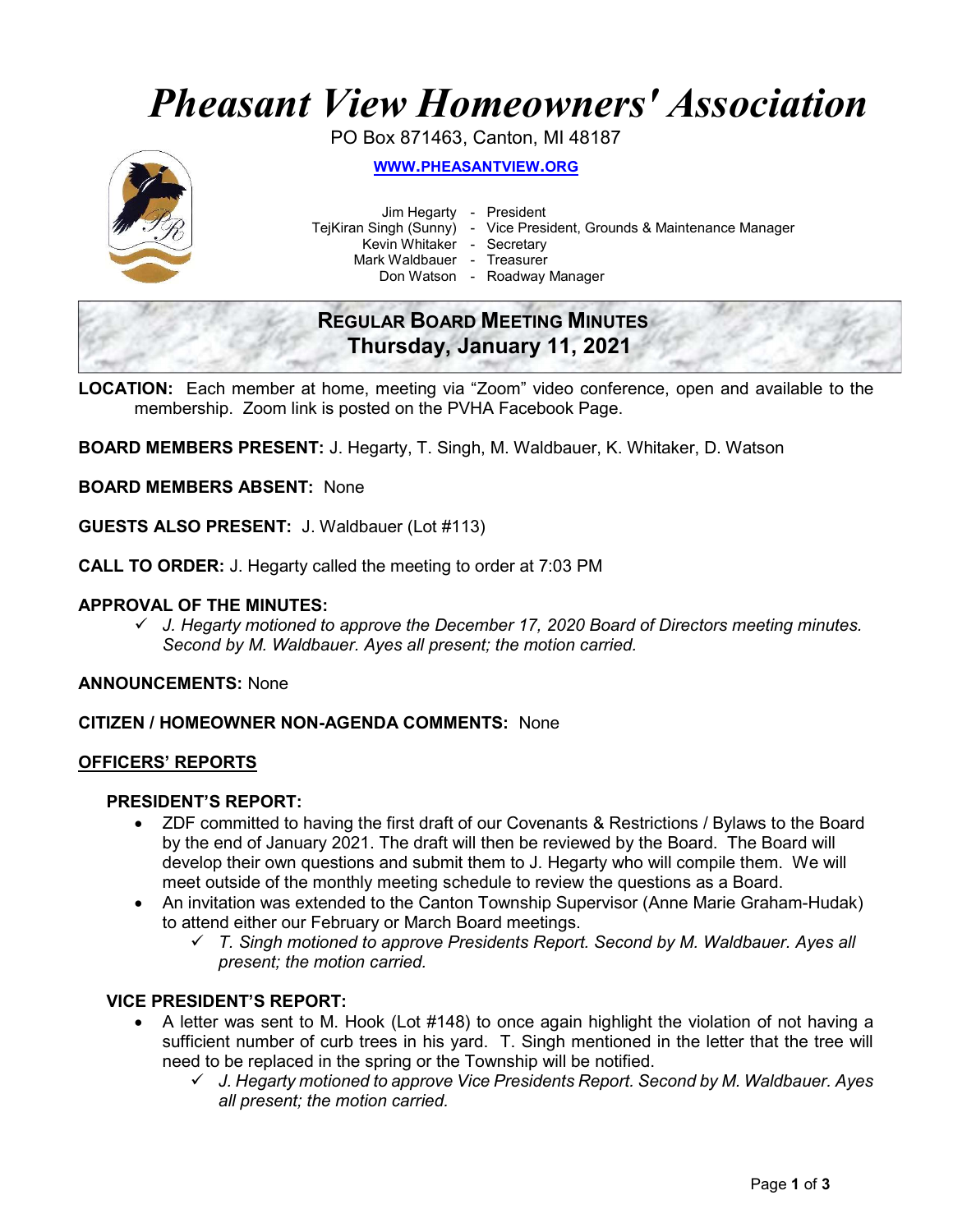#### SECRETARY'S REPORT:

Nothing to report

#### TREASURER'S REPORT:

- PVHA finished 2020 spending just 93% of the allotted budget. The major contributor to being under budget was ZDF who only received 25% of the allocated budget. This was accomplished by negotiating progressive payments versus paying a lump sum for the services provided.
	- J. Hegarty motioned to approve the December's Treasurer's Report. Second by D. Watson. Ayes all board members present; the motion carried.
- The carryover reserve for 2021 amounts to \$20,500.
- The Board agreed with M. Waldbauer's recommendation not to increase the 2021 assessment of \$550.00 per homeowner.
- The budget reflects the cost of two mailings of the Covenants & Restrictions / Bylaws to the homeowners. It was recommended that the first revision of the Covenants & Restrictions / Bylaws will be sent to the homeowners via email and also be posted on the PVHA website. J. Hegarty will request ZDF's position on this recommendation. As required by our current Bylaws, the "final" revision must be sent to the homeowners via first class mail.
- Additional monies were set aside in the budget for the replacement of some of the holiday decorations, for two "Little Free Library" boxes (https://littlefreelibrary.org) to be placed within the sub and tree replacements on the Beck Road berm.
- The budget projects a \$9,200.00 carryover reserve into 2022.
	- $\checkmark$  J. Hegarty motioned to approve the Treasurer's 2021 Spending Plan / Budget as adjusted. Second by T. Singh. Ayes all board members present; the motion carried.

#### DIRECTOR and COMMITTEE REPORTS

#### ROADWAY MANAGER'S REPORT:

- PRRMA met the first week of January and is moving forward with the review of the Fairways, Fairway Pines, and Pheasant View sidewalks by Spaulding / DeDecker in the Spring of 2021. The plan will be provided to the PVHA Board for review to insure agreement with the evaluation.
- Pheasant View will have a substantial amount of roadwork within the subdivision this summer. The roadwork plan will be better defined in the February PRRMA meeting.
- The damaged sign blade at Summit Parkway and Southwick was repaired by M. Waldbauer.

#### ARCHITECTURAL REVIEW COMMITTEE (ARC):

• No requests were made for the month

#### SUBDIVISION COMMUNICATION COORDINATOR'S REPORT:

Nothing to report

#### OLD BUSINESS:

• Nothing to report

#### NEW BUSINESS:

 The 2021 assessment letters will be issued to the homeowners by M. Waldbauer in the latter part of January 2021.